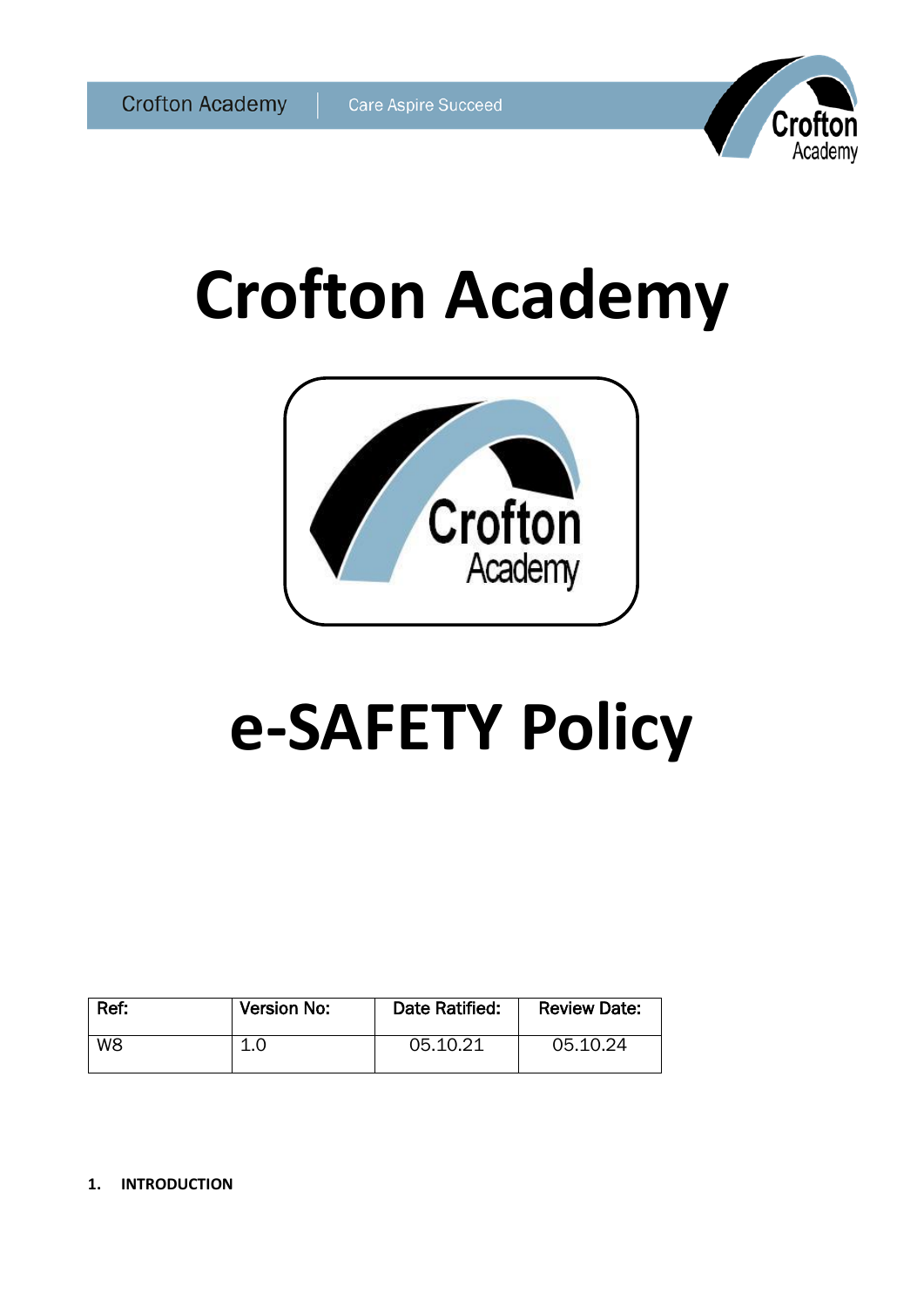

The curriculum requires pupils to learn how to locate, retrieve and exchange information using ICT. Teachers need to plan to integrate the use of communications technology such as web based resources and email. ICT skills are vital to access life-long learning and employment. Technologies present risks as well as benefits. Internet/social networking use for work, home, social and leisure activities is expanding in all sectors of society. This brings pupils into contact with a wide variety of influences, some of which may be unsuitable. Unmediated internet access through computers, telephones, i-pads etc. brings with it the possibility of placing pupils in embarrassing, inappropriate and even dangerous situations. Refer to Crofton Academy Safeguarding and Child Protection Policy.

# **2. CORE PRINCIPLES**

- $-$  Guided Educational Use curriculum internet use should be planned, task-orientated and educational within a regulated and managed environment.
- Risk Assessment pupils must be protected from danger (violence, racism, exploitation) and learn how to recognise and avoid it.
- Responsibility all staff, governors, external providers, parents and pupils must take responsibility for the use of the internet.
- Regulation in some cases e.g. un-moderated chat rooms, immediate dangers are presented and their use is banned. In most cases strategies on access must be selected and developed to suit the educational activities and their effectiveness monitored.
- $-$  This policy is closely related to the guidance contained in: Keeping Children Safe In Education  $-$ Statutory Guidance to Schools and colleges (DfE September 2021).
- With regard to radicalisation via the internet and social media the academy fully adopts The Prevent Duty – Departmental Advice for Schools and Childcare Providers (DfE June 2015).

# **3. USE OF LAPTOPS AND DATA TRANSFERS OFF SITE**

- $-$  School owned laptops/i-pads/i-phones are provided to a number of staff and/or pupils where it is deemed appropriate that they may need to work on school related matters away from school. This equipment is for the use of members of school staff and/or pupils only.
- $-$  Reasonable care is expected to be taken by all members of staff and/or pupils who take such items (e.g. not left in a vehicle overnight).
- Staff are advised not to save personal data on a USB memory stick or external hard drive and consider whether the transfer of personal data is in fact necessary. Staff should consider whether this data is accessible via remote access where it can be accessed and worked on without it leaving the server on which it is stored. Further information is provided in "data in transit" Appendix 1
- $-$  Staff should not send emails containing pupil or staff personal data, which if intercepted could be understood and which can identify an individual(s).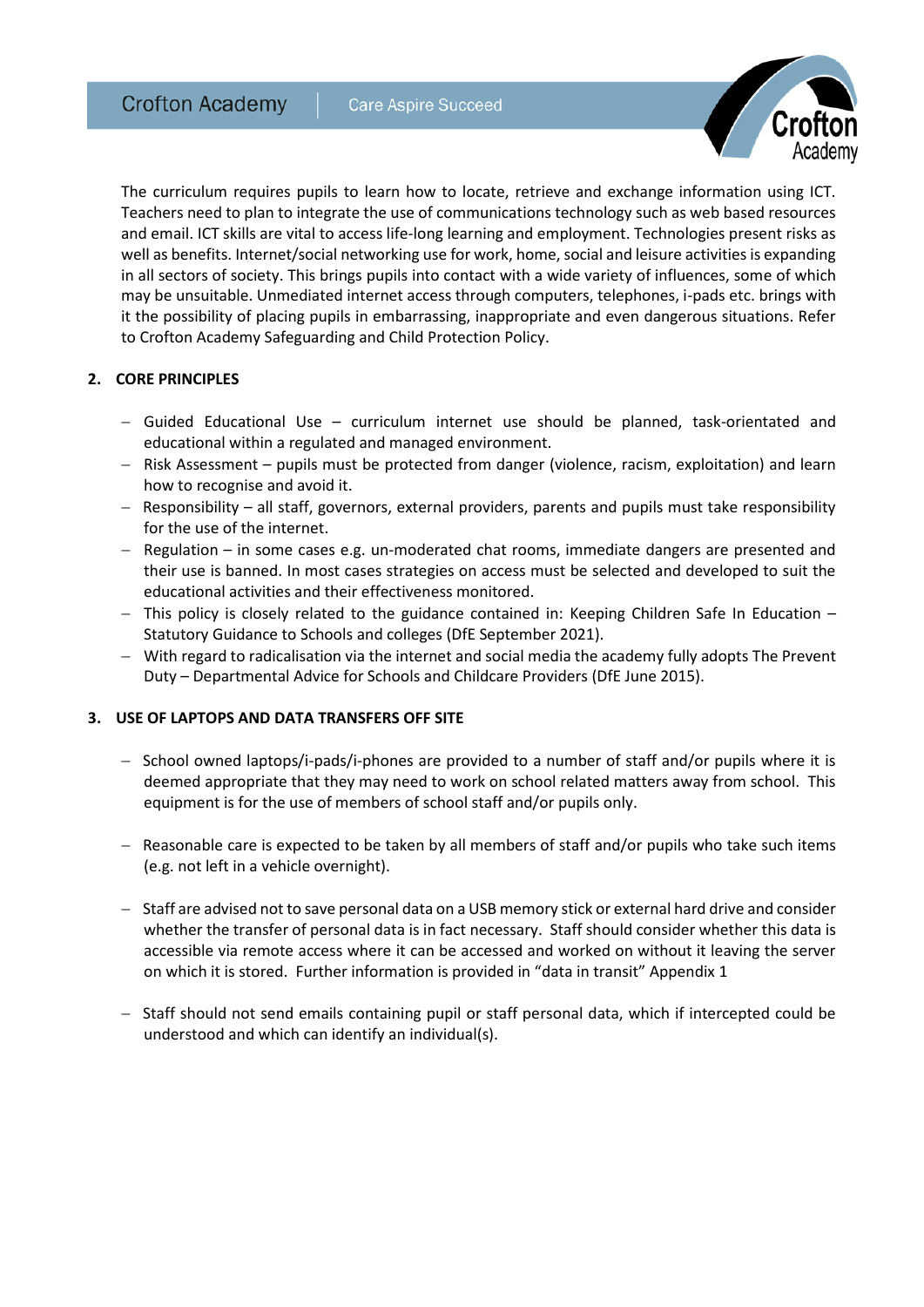

#### **4. IMPORTANCE/BENEFITS OF INTERNET USE**

- Raise educational standards, promote pupil achievement.
- Support work of staff and enhance management systems.
- $-$  Part of the curriculum and a necessary tool in teaching and learning.
- $-$  Pupils are entitled to quality Internet access as part of their 21st Century learning experience.
- Access to worldwide resources and experts.
- $-$  Educational and cultural exchanges between pupils worldwide.
- Facilitate staff professional development.
- Communication with external services.
- Exchange of curriculum and administrative data/sharing of good practice.

#### **5. ENSURING INTERNET USE ENHANCES LEARNING**

- Internet access will be designed expressly for pupil use and will include filtering appropriate to pupils' ages.
- $P$  Pupils will be taught what is acceptable and what is not acceptable and given clear learning objectives when using the Internet.
- Internet use will be planned to enhance and enrich learning. Access levels and online activities will be provided and reviewed to ensure they reflect curriculum requirements and pupil age.
- Pupils will be educated in the effective use of the Internet in research, including the skills of knowledge location, retrieval and evaluation.

# **6. PUPIL EVALUATION OF INTERNET CONTENT**

- Any user discovering unsuitable sites must report the address and content to the Network Manager, a teacher or the Designated Safeguarding Lead as appropriate.
- The use of internet derived materials must comply with copyright law.
- Pupils will be taught to be critically aware of the materials they read and shown how to validate information before accepting its accuracy.
- Pupils will be taught to acknowledge the source of information and to respect copyright when using internet material in their own work.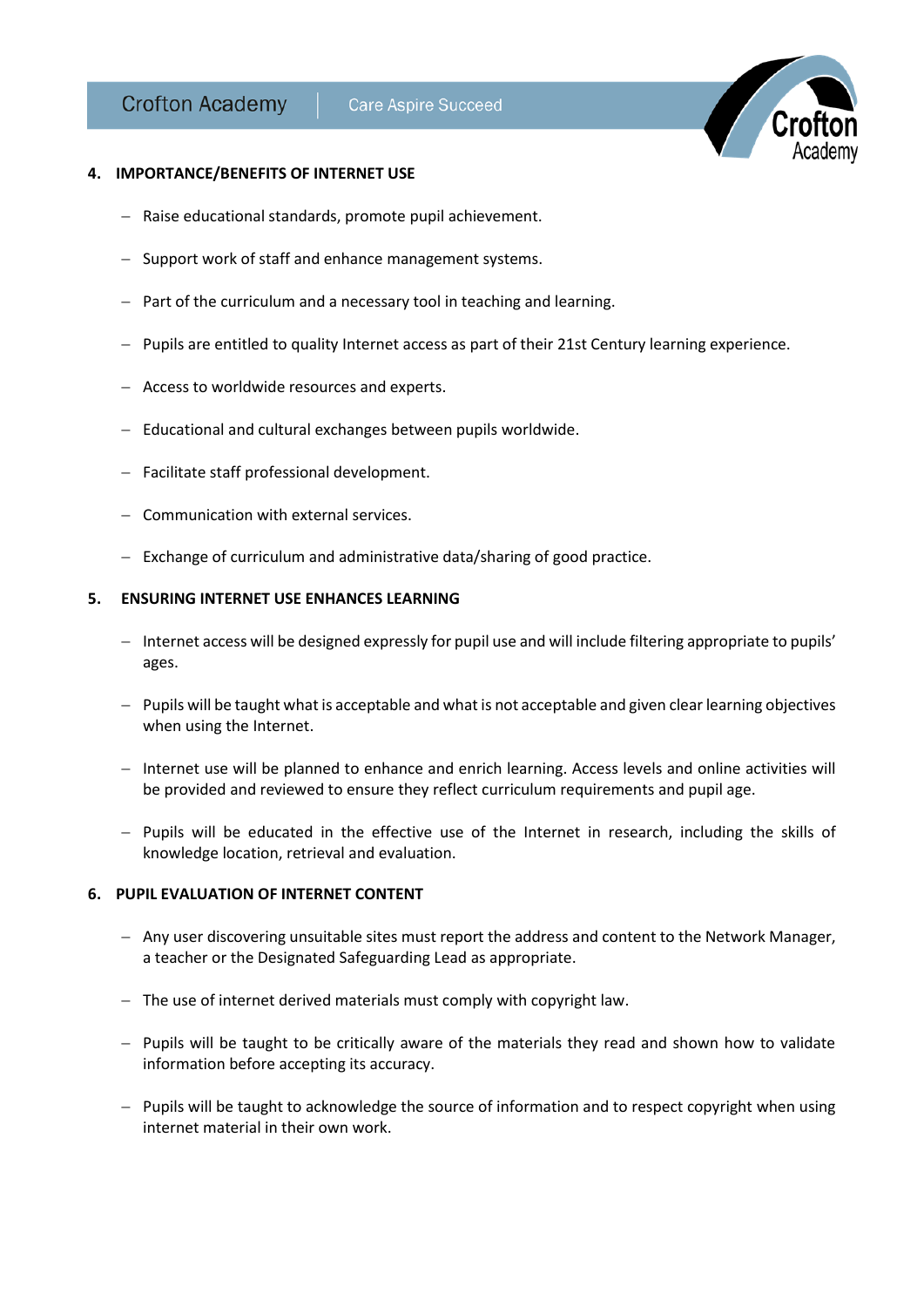

# **7. MANAGEMENT OF EMAIL**

- $-$  Pupils may only use approved email accounts on the academy system.
- Pupils must immediately tell a teacher if they receive offensive email.
- Pupils must not reveal details such as address/telephone number of themselves or others or arrange to meet anyone in email communication.
- Social email can interfere with learning and will be restricted.
- $-$  Email sent to an external organisation should be carefully written and authorised by a teacher before sending.

# **8. MANAGEMENT OF THE ACADEMY WEBSITE CONTENT**

- $-$  The point of contact on the website should be the academy address, email and telephone number.
- Staff and pupils' home information will not be published.
- Use of photographs showing pupils and pupils' names will not be used on the website without parental consent.
- $-$  The copyright of all material must be held by the academy or be attributed to the owner where permission to reproduce has been obtained.

# **9. SOCIAL NETWORKING**

- Pupils will not be allowed access to public or unregulated chat rooms, social networking sites and forums.
- $-$  Pupils may only use regulated chat environments and forums this use will be supervised, whenever possible, and the importance of chat room safety emphasised.
- $-$  In relation to social media staff must:
	- $\circ$  Not accept friendship requests from pupils, past or present (past in this instance means any person who has been taught during a teacher's time at Crofton Academy or any ex-pupil who is under the age of 19 years); and
	- o Not approach pupils or family of pupils to be friends, unless they themselves are related or are personal friends of individuals and such on-line friendship will not cause a conflict of interest;
	- o Not make disparaging remarks about colleagues, pupils or pupils' family members of the school or be drawn into debate about school related issues in the public domain and remember before they make posts how the world would perceive them if they were viewed by the wider audience and would this be detrimental to themselves and/or the academy;
	- $\circ$  "Untag" themselves if they find themselves tagged in photos they deem to be unsuitable;
	- $\circ$  Ensure that privacy and security settings are set to avoid anyone other than "friends" accessing their accounts or at the very least make their profile not easily identifiable;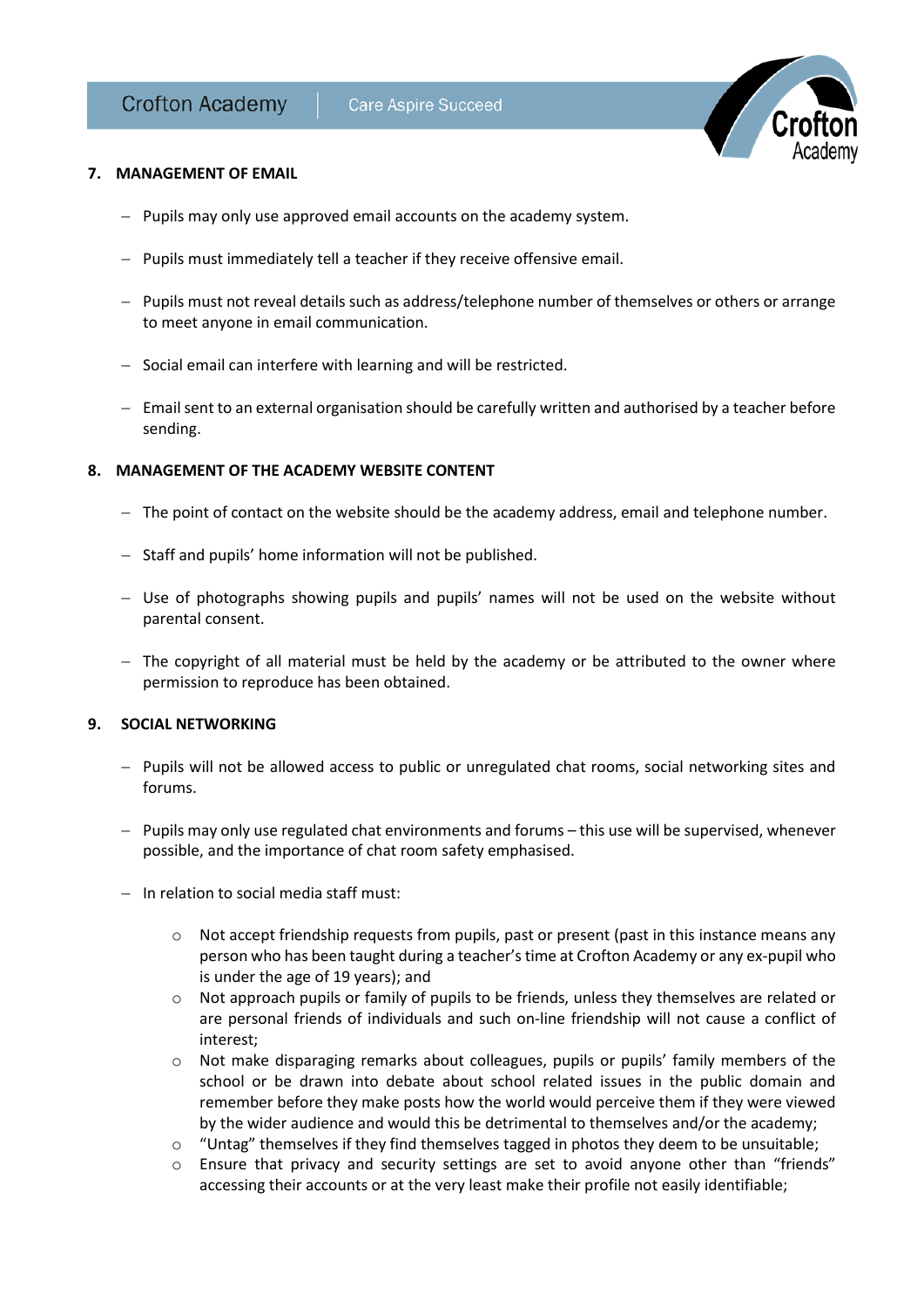

- $\circ$  Upload photographs of themselves which include any pupils to social networking sites, even with parental permission, which has not been granted for personal use of photographs by staff (e.g. following a school trip/visit).
- o Exercise caution when inviting work colleagues to be "friends" on personal social networking sites. Social networking sites blur the lines between work and personal lives and it may be difficult to maintain professional relationships if too much personal information is known in the work place. It should also be noted that colleagues may have different views as to what is and is not appropriate on line which could lead to conflict.
- $\circ$  Not set up a social media site on behalf of the school; this should only be undertaken by the school under strict instruction to do so.t

# **10. MANAGING EMERGING TECHNOLOGIES**

- Emerging technologies will be examined for educational benefit and a risk assessment will be carried out before use in the academy is allowed.
- Mobile phones will not be used during lessons (or on site during the rest of the academy day).
- Where appropriate, the academy's video cameras may be used by pupils for educational use.

# **11. AUTHORISATION OF INTERNET ACCESS**

- All internet access is monitored and recorded using electronic means.
- $-$  Inappropriate use of the Internet will be dealt with in accordance with the academy's Behaviour Policy.

# **12. RISK ASSESSMENT**

- $-$  Some material available via the internet is unsuitable for pupils. The academy will take all reasonable precautions to ensure such material is not accessed by pupils. However, it is not possible to guarantee that such material will never appear on an academy computer – Crofton Academy cannot accept liability for material accessed or any consequences of internet access.
- The use of computer systems without permission or for inappropriate purposes could constitute a criminal offence under the Computer Misuse Act 1990.
- Methods to identify, assess and minimise risk will be reviewed regularly.

# **13. MANAGEMENT OF FILTERING**

- The academy will work in partnership with parents/carers, the DFE and the Internet Service Provider to ensure systems to protect pupils are reviewed and improved.
- Any internet user must report unsuitable/illegal sites to the class teacher, ICT Technician (and the Designated Safeguarding Lead if necessary) immediately. s
- The ICT Technician will oversee regular checks to ensure that the filtering methods used are appropriate, effective and reasonable. Content is filtered and communications are monitored.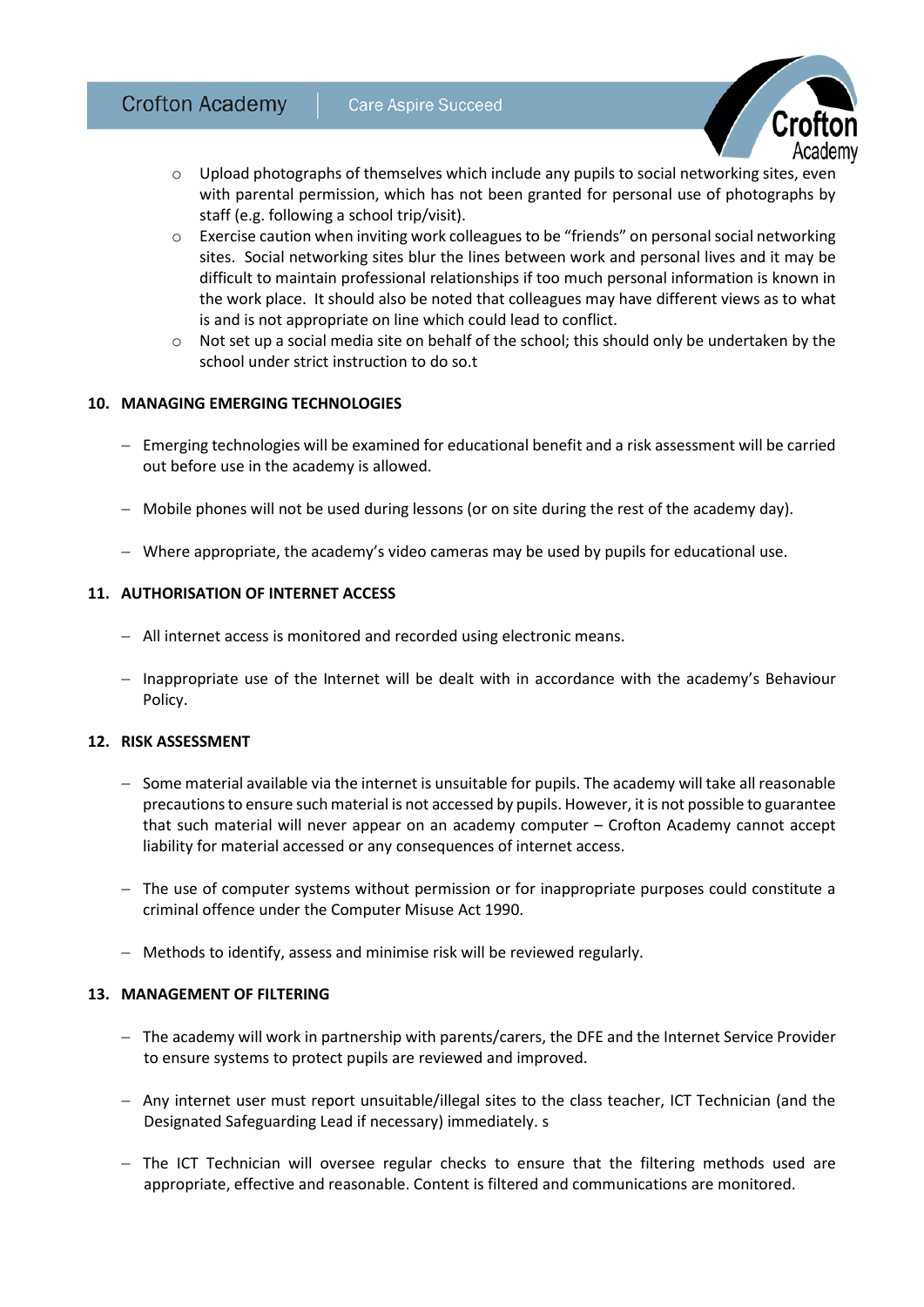

# **14. ICT SYSTEM SECURITY**

- The academy's ICT systems will be reviewed regularly with regard to security.
- Virus protection will be installed and updated regularly.
- $-$  Files held on the academy's network will be regularly checked.
- Use of portable media such as memory sticks and CD will be reviewed regularly.
- Downloading of unauthorised files will be prohibited, and where possible blocked.
- Use of the academy's ICT systems will be subject to GDPR, Data Protection Act and the Computer Misuse Act.

### **15. PUPIL, STAFF AND PARENTAL AWARENESS**

- All stakeholders will be made aware of this policy and how it relates to them.
- Pupils will be instructed in responsible and safe internet use before being granted access.
- $-$  Responsible use of the internet, including social networking will be discussed through the Computing curriculum, assemblies and Personal Development Programme.
- $-$  The monitoring of internet use is a sensitive matter  $-$  staff who operate monitoring procedures will be supported by the Network Manager and responsible Assistant Headteacher.
- Staff training in safe and responsible internet use and on the contents of this policy will be provided as required.
- A partnership approach with parents/carers will be encouraged, with relevant information on issues covered by this policy made available.
- Cases of internet misuse and other disciplinary breaches related to the policy will be dealt with through the academy's Behaviour, Anti-Bullying and Safeguarding and Child Protection Policies, as appropriate. In cases of potential radicalisation/extremism The Prevent Duty will be implemented and could involve referral of individuals to the Prevent Duty Delivery Board and the Channel Panel.